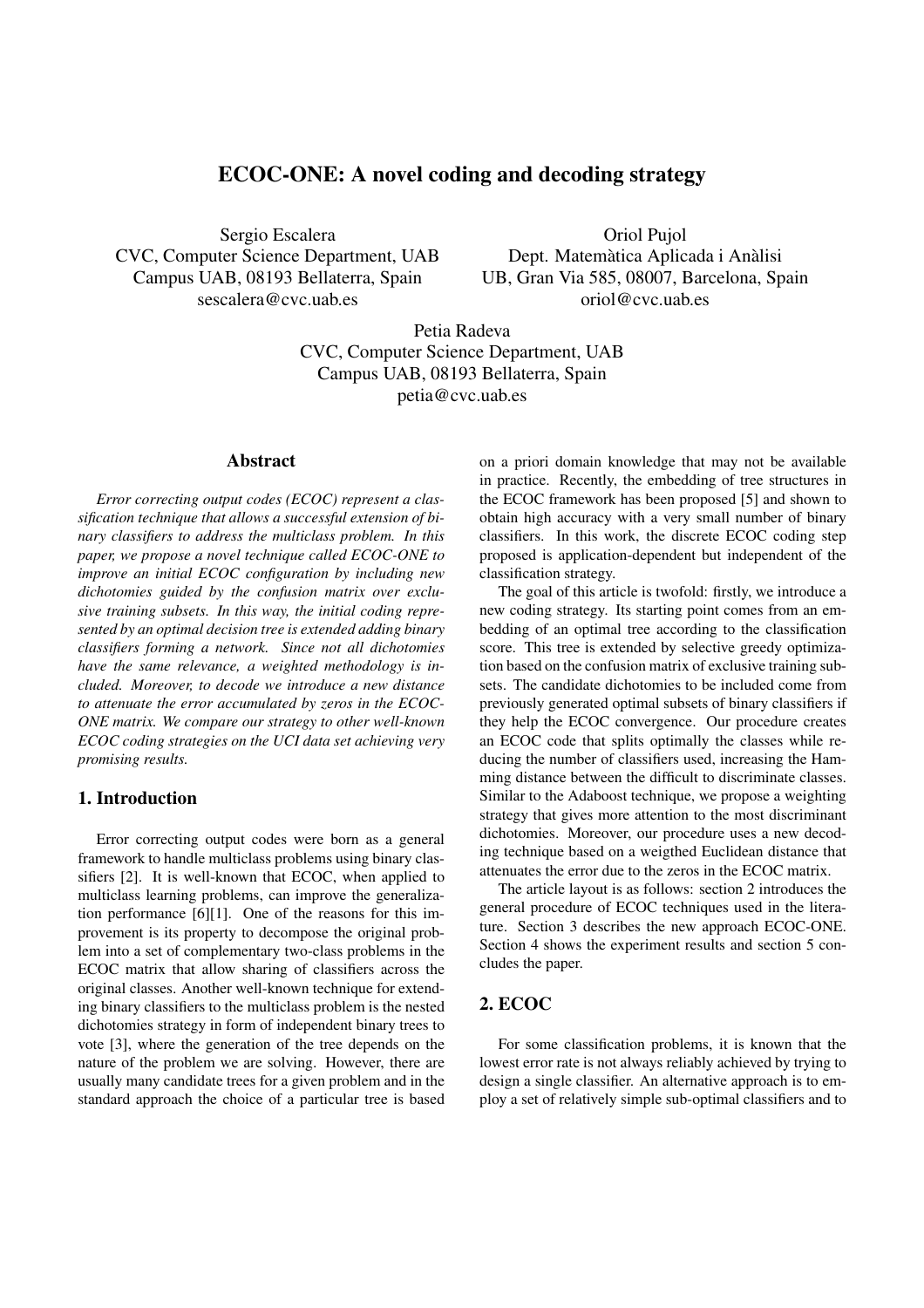determine a combination strategy that pools together the results. The basis of the ECOC framework is to create a codeword for each class of  $N_c$  classes (up to  $N_c$  codewords). Arranging the codewords as rows of a matrix we define the "coding matrix" M, where  $M \in \{-1,1\}^{N_c \times n}$ , being n the code length. From the point of view of learning, the matrix  $M$  is represented as  $n$  binary learning problems (dichotomies from now on), each corresponding to a column of the ECOC matrix. Each dichotomy defines a partition of classes (coded by  $+1$ ,-1 according to their class membership). As a result of the outputs of the  $n$  binary classifiers, a code is obtained for each data point in the test set. This code is compared with the base codewords of each class defined in the matrix  $M$ , and the data point is assigned to the class with the "closest" codeword. When we use a larger set,  $M \in \{-1, 0, 1\}^{N_c \times n}$ , some entries in the matrix M can be zero, indicating that a particular class is not considered for a given dichotomy. To design an ECOC system, we need a coding and a decoding strategy. When the ECOC technique was first developed it was believed that the ECOC code matrix should be designed to have certain properties to enable it to generalize well. A good error-correcting output code for a k-class problem should satisfy that rows and columns are well-separated from the rest in terms of Hamming distance (avoiding complementaries).

Most of the discrete coding strategies up to now are predesigned problem-independent codewords satisfying the former row and column properties. These strategies include one-versus-all, random techniques [1], and one-versus-one [4]. The last one mentioned has obtained high popularity showing a better accuracy in comparison with the other commented strategies. Recently, the embedding of tree structures [5] allows us to generate discrete applicationdependent ECOC independent of the classification strategy.

Concerning the decoding strategies, one of the most standard technique is the Hamming decoding distance,  $d_i$  =  $\sum_{i=1}^{n} |(x_i - y_i^j)|/2$ , where  $d_j$  is the distance to the row j,  $\overline{n}$  is the number of dichotomies, and x and y are the values of the input vector codes and base class codeword, respectively.

# 3. ECOC-ONE

Given a multiclass recognition problem, our procedure starts with the generation of an optimal tree that is included in the ECOC matrix, and allows to share the information across classes. We increase this ECOC matrix, in an iterative way, adding dichotomies that correspond to different spatial partitions of subsets of classes. These partitions are found using a greedy optimization of the confusion matrix so that the ECOC accuracy improves on both exclusive training subsets. Our training set is partitioned in 2 training subsets: the training subset, that guides the convergence process, and the validation subset, that leads the optimization process in order to avoid classification overfitting. Since not all problems require the same dichotomies, our optimum node embedding approach (ECOC-ONE), generates an optimal ECOC-ONE matrix dependent of our domain, forming a network with a reduced number of dichotomies.

To explain our procedure, we divide the algorithm in three steps: optimal tree generation, weights estimation, and optimum node embedding. The resumed algorithm is shown in fig. 1.

Given  $N_c$  classes, -Generate the optimal tree -Include the network nodes in the ECOC-ONE Matrix M. for  $t = 1$  to T iterations. -Calculate node  $h_t$ . - Test accuracy on the validation subset. - Select the pair of classes  ${c_i c_i}$  with the highest error analyzing the confusion matrix  $\mathcal G$  on the validation subset. Calculate  $h_t$  with the partition of classes according from the training subset that minimizes the validation error for  ${c_i c_j}$ -Update dichotomy weight  $w_t$  using (2) and M

## **Figure 1. ECOC-ONE Coding algorithm.** 3.1. Optimal tree generation

The first dichotomies included in our ECOC-ONE matrix are the binary classifiers of the optimum tree generated for our problem. Since the tree used in [5] uses the mutual information to form the nodes, the computational cost can be very high and it does not assure us the best partitions for a given classifier. We use the classification score to create the optimum discrimination tree associated to that classifier.

Each node of the tree is generated by an exhaustive search of partitions of the classes associated to the parent node. Once we have generated the optimal tree, we embed each internal node of the tree in the following way: Consider the set of classes associated to a node  $C_i$  =  $\{C_{i1} \cup C_{i2} | C_{i1} \cap C_{i2} = \emptyset\}$ , the column i of the ECOC-ONE matrix  $M$  and row  $r$  corresponding to class  $c_r$  is filled as follows:  $\overline{a}$ 

$$
M(r,i) = \begin{cases} 0 & \text{if } c_r \notin C_i \\ +1 & \text{if } c_r \in C_{i1} \\ -1 & \text{if } c_r \in C_{i2} \end{cases}
$$
 (1)

### 3.2. Weights estimations

Similar to boosting algorithms, our approach uses a weight to adjust the importance of each dichotomy in the ensemble ECOC matrix. In particular, the weight associated to each column depends on the error when applying the ECOC to the validation subset in the following way,

$$
w_i = 0.5 \log(\frac{1 - e_i}{e_i})
$$
\n<sup>(2)</sup>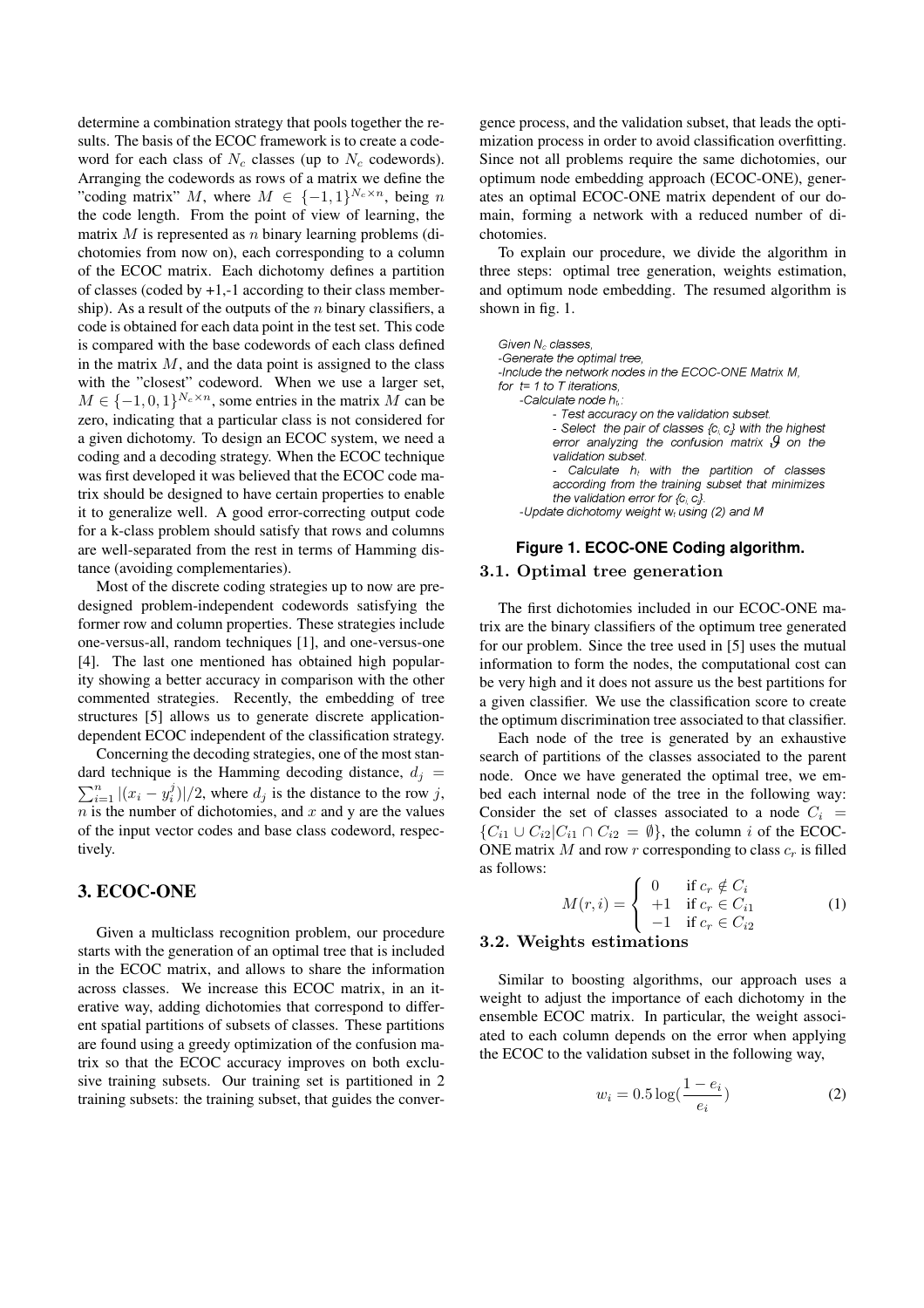where  $w_i$  is the weight for the *ith* dichotomy, and  $e_i$  is the error produced by this dichotomy at the affected classes of the validation subset.

## 3.3. Optimum node embedding

Test reliability of the validation subset: To introduce each network node, first, we test the current  $M$  reliability with the validation subset. For this step, we find the resulting codeword  $x \in \{-1,1\}^n$  for each class sample of the validation subset, where  $n$  is the number of trained dichotomies, and we label it as follows:

$$
x \in C_j \quad if \quad j = argmin_{N_c} d_j \tag{3}
$$

where j is the class  $c_j$ , and  $d_j$  is the distance estimation between x and the base codeword y for class  $c_j$ . The distance d is calculated for the validation subset sample and each class codeword using the following weighed Euclidean distance:

$$
d_j = \sqrt{\sum_{i=1}^n |y_i|(x_i - y_i^j)^2 w_i}
$$
 (4)

We introduce the weight  $|y_i|$  to attenuate the error that can be accumulated by zeros in the ECOC-ONE matrix  $M$ , and the weight  $w_i$  to adjust the importance of each dichotomy.

Once we test the reliability on the validation subset, we estimate its confusion matrix  $\wp$ .

The confusion matrix  $\varphi$ : The confusion matrix  $\varphi$  is of size  $N_c^2$ , and it has at position  $(i, j)$  the number of instances of class  $c_i$  classified as class  $c_j$ . We select the pair  $c_i c_j$  that maximizes  $\wp(i, j) + \wp(j, i)|i \neq j \forall (i, j) \in [1, ..., N_c]$  from the validation subset confusion matrix  $\wp$ .

**Calculate**  $h_t$ : To optimize classes  $\{c_i, c_j\}$  we consider all possible partitions  $(c_iC_1, c_iC_2) \subseteq C|C_1 \cap C_2 \cap c_i \cap c_j =$  $\emptyset$  from the training subset. We select the dichotomy  $h_t$  at iteration  $t$  that considers the partition that minimizes the error of classes  $c_i c_j$  at validation subset using the classification score.

Update dichotomy: Node  $h_t$  is included in M with weight  $w_t$  (2). This process is iterated while the error on the validation subset is greater than  $\varepsilon$  or the number of iterations  $t < T$ .

To classify a new input, a codeword x of length  $n$  is generated and labeled using (3).



**Figure 2. First optimal node embedded.**

|                   |  | $\mathbf{N}_3$ |  |
|-------------------|--|----------------|--|
| $C_1$             |  |                |  |
|                   |  |                |  |
| $\frac{C_2}{C_3}$ |  |                |  |
| $C_4$             |  |                |  |

**Figure 3. ECOC-ONE code matrix** M **for four dichotomies from the network of fig. 2.**

Using the optimal nodes, the initial tree structure is upgraded to a network that is embedded in the ECOC-ONE matrix  $M$ . In fig. 2, the network for a toy problem formed by an initial optimum tree and the first optimal node is shown. Suppose that classes  $c_2, c_3$  maximize the error in the confusion matrix  $\wp$  for the validation subset. We search for the partition of classes using the training set so that the error  $c_2$ ,  $c_3$  is minimized. Suppose now that the new node,  $N_4$ , considers that the best partition is  $c_1, c_3$  versus  $c_2$ . We can observe in fig. 2 that  $N_4$  uses a class partition that is present in the tree. In this sense, this new node connects different branches of the tree creating the network. Note that using the previously included dichotomies, the partition  $c_1$ ,  $c_3$  is solved by  $N_2$ . In this way, the Hamming distance between  $c_2$  and  $c_3$  is increased by adding the node in the network. However, the distance among the rest of the classes is usually maintained or slightly modified.

As mentioned before, one of the desirable properties of the ECOC matrix is to have maximum distance between rows. In this sense, our procedure focuses on the relevant difficult partitions, increasing the distance between the classes. This fact increases the robustness of the method since difficult classes are likely to have a greater number of dichotomies focussed on them and, therefore, more error correction.

# 4. Results

To test our method, we compare it to the most wellknown strategies used for ECOC coding: one-versusall ECOC (1-vs-all), one-versus-one ECOC (1-vs-1), and Dense random ECOC. We have chosen dense random coding because it is more robust than the sparse technique when the number of colums is small [1]. The decoding strategy for all mentioned techniques is the standard Hamming decoding distance. We compare them with our ECOC-ONE strategy for coding and our weigthed Euclidean distance for decoding. We compute 10 iterations or dichotomies after the inclusion of the first optimal tree. In order to have reliable results we have used the same number of dichotomies for the generation of the Dense Random ECOC matrix columns. The Dense Random matrix is selected from an exhaustive search of 10000 iterations. We have used discriminant analysis as weak learner for all techniques. All tests are calculated using ten-fold cross-validation and a two-tailed